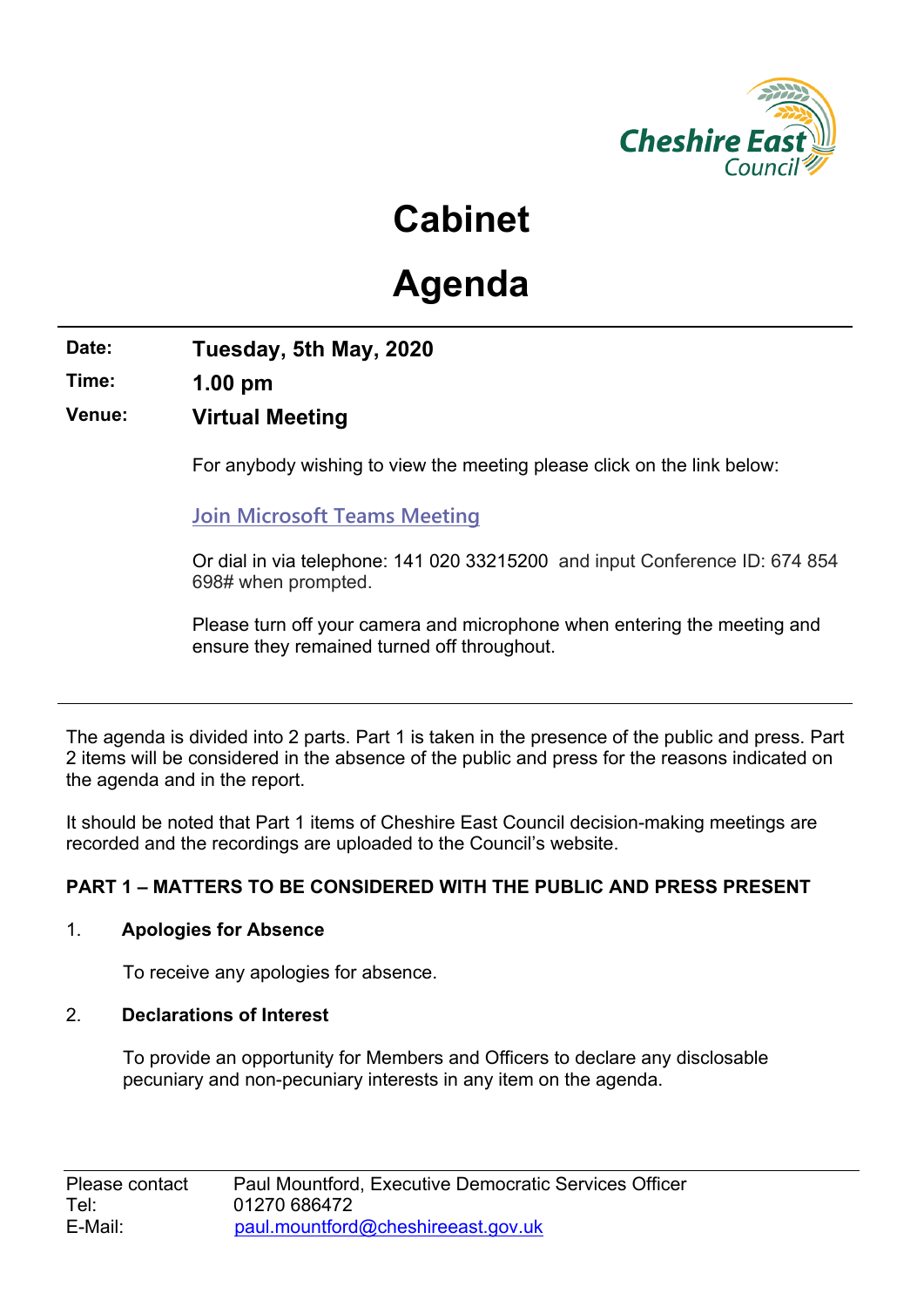## 3. **Public Speaking Time/Open Session - Virtual Meetings**

In accordance with paragraph 3.33 of the Cabinet Procedure Rules, a period of 10 minutes is allocated for members of the public to address the meeting on any matter relevant to the work of the Cabinet. Individual members of the public may speak for up to two minutes. The Chairman or person presiding will have discretion to vary this requirement where he/she considers it appropriate.

Members of the public wishing to ask a question or make a statement at the meeting should provide at least three clear working days' notice in writing and should include the question with that notice. This will enable an informed answer to be given.

## 4. **Questions to Cabinet Members - Virtual Meetings**

A period of 20 minutes is allocated for questions to be put to Cabinet Members by members of the Council. A maximum period of two minutes will be allowed for each member wishing to ask a question. The Leader will have discretion to vary this requirement where he considers it appropriate. Members wishing to ask a question at the meeting should register to do so in writing by not later than 4.00 pm on the Friday in the week preceding the meeting. Members should include the general topic their question will relate to and indicate if it relates to an item on the agenda. Questions must relate to the powers, duties or responsibilities of the Cabinet. Questions put to Cabinet Members must relate to their portfolio responsibilities.

Where a question relates to a matter which appears on the agenda, the Leader may allow the question to be asked at the beginning of consideration of that item.

#### 5. **Minutes of Previous Meeting** (Pages 5 - 12)

To approve the minutes of the meeting held on 10<sup>th</sup> March 2020.

#### 6. **Well Managed Highways Infrastructure** (Pages 13 - 48)

To consider a report on the Well Managed Highways Infrastructure which responds to the call-in notice.

## 7. **Environment Strategy** (Pages 49 - 104)

To consider a report on the Environment Strategy.

#### 8. **Cheshire East Carbon Action Plan** (Pages 105 - 194)

To consider a report on the Cheshire East Carbon Action Plan.

#### 9. **North West Crewe Package - Infrastructure Agreement** (Pages 195 - 208)

To consider a report on the North West Crewe Package - Infrastructure Agreement.

## 10. **North West Crewe Package - Approval to Authorise the Use of Compulsory Purchase Powers for the Delivery of the North West Crewe Package Scheme**  (Pages 209 - 354)

To consider a report on the North West Crewe Package-Approval to Authorise the Use of Compulsory Purchase Powers for the Delivery of the North West Crewe Package Scheme.